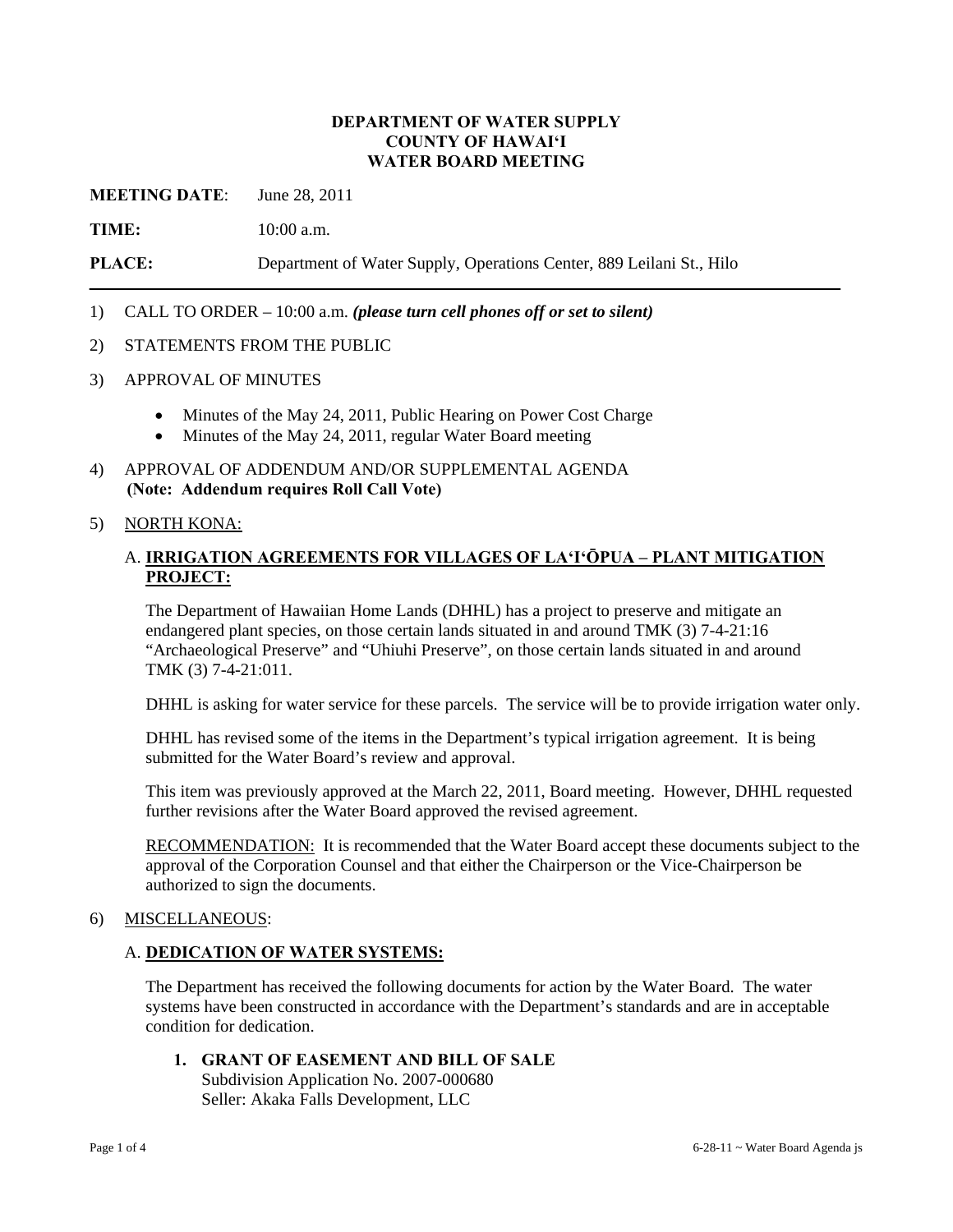Tax Map Key: (3) 2-8-013: 004. portions Lots 4 and 5 E.W.O.: 2011-019 No. of Lots: 7 and Road Lot Zoning: A-20a, RS 7.5 Facilities Charge: \$3,570.00 Date Paid: 05/18/2011 Final Inspection Date: 02/23/2011 Water System Cost: \$5,400.00

**2. GRANT OF EASEMENT** (For Water Meter) Grantor: Bishop Museum Tax Map Key: (3) 8-2-013: 002 E.W.O.: 2011-023 Facilities Charge: \$ 12,560.00 Date Paid: 01/26/2010

**RECOMMENDATION:** It is recommended that the Water Board accepts these documents subject to the approval of the Corporation Counsel, and that either the Chairperson or the Vice-Chairperson be authorized to sign the documents.

# B. **JOB NO. 2011-974, SERVICE LATERAL INSTALLATION WITHIN STATE RIGHT-OF-WAY:**

The above-mentioned job involves a consultant agreement to provide the Department with approved plans to install service laterals within the State Right-of-Way island-wide, on an as-needed basis.

The selected vendor, Imata & Associates, Inc., will provide said services for the Hilo and Puna districts for \$8,350.00 per plan, and \$8,900.00 for all other districts, with a limit not to exceed \$100,000.00. The contract will be effective from July 1, 2011, to June 30, 2012.

RECOMMENDATION: It is recommended that the Board award JOB NO. 2011-974, SERVICE LATERAL INSTALLATION WITHIN STATE RIGHT-OF-WAY, to Imata & Associates, Inc., at the fees listed above, and that either the Chairperson or the Vice-Chairperson be authorized to execute the contract, subject to the approval of the Corporation Counsel.

# C. **DISCUSSION REGARDING DEPARTMENT OF ENVIRONMENTAL MANAGEMENT (DEM) PROPOSAL TO COMBINE BILLING WITH DEPARTMENT OF WATER SUPPLY:**

Report on DWS's recent presentation to the Environmental Management Commission regarding the Department of Environmental Management's request to combine DEM's billing with DWS's billing.

# D. **REPORT OF AD HOC FINANCE COMMITTEE:**

The Water Board's Ad Hoc Finance Committee Chairperson, Mr. Art Taniguchi, has been investigating the three focus areas (DWS's policies on credit card use, cash control and vehicle take-home), which encompass the scope of the Committee's work. At this meeting, the Committee may do the following:

Discussion of DWS's cash handling procedures and proposed changes.

# E. **ENERGY MANAGEMENT ANALYST UPDATE:**

The Energy Management Analyst will provide an update on significant changes or noteworthy areas relating to energy use and the Department's Green Initiatives.

# F. **MONTHLY PROGRESS REPORT**:

Submission of Progress Report of Projects by the Department. Department personnel will be available to respond to questions by the Board regarding the status/progress of any project.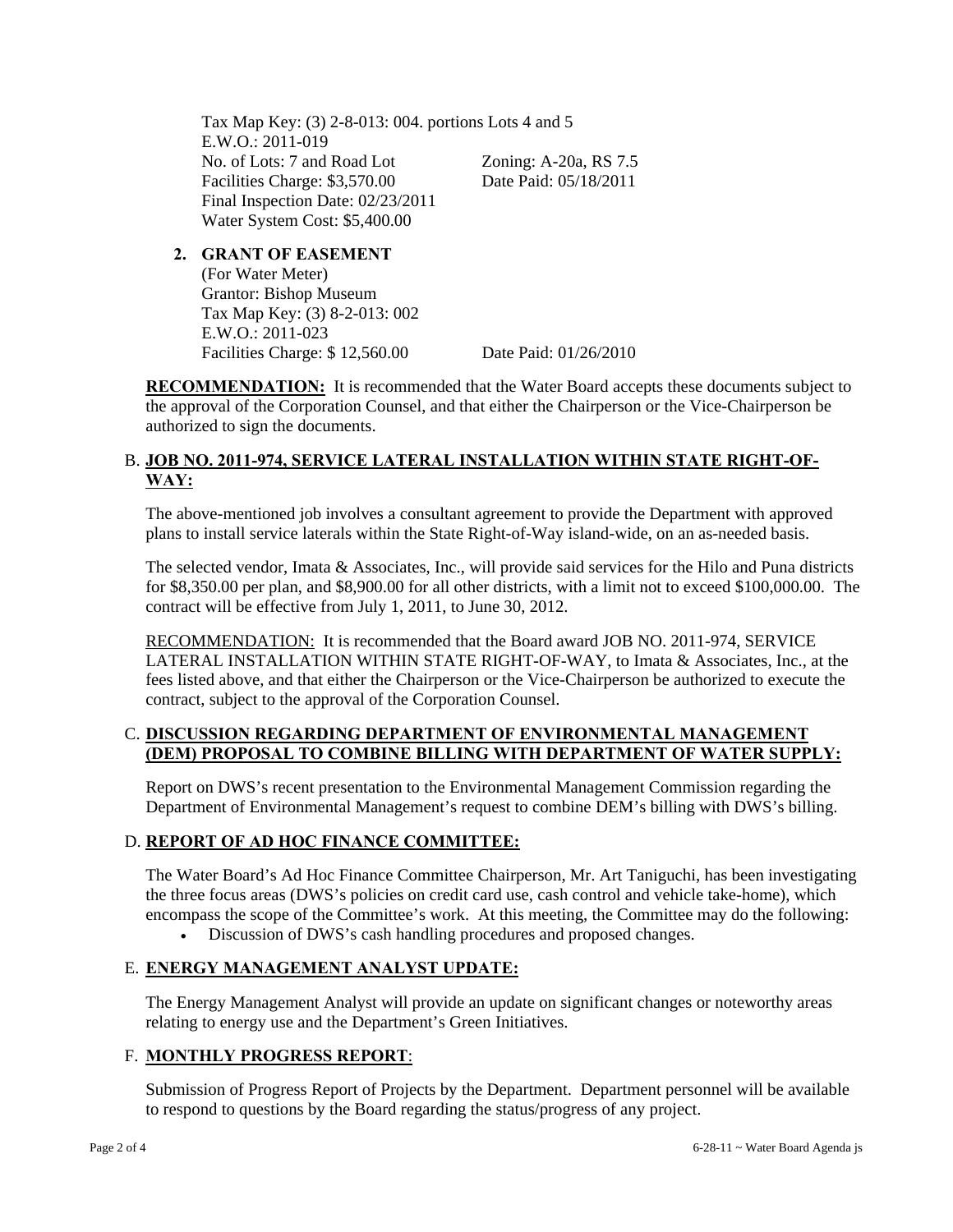# G. **REVIEW OF MONTHLY FINANCIAL STATEMENTS:**

Submission of financial statements and information relating to the financial status of the Department. Department personnel will be available to respond to questions by the Board relating to the financial status of the Department.

# H. **MANAGER-CHIEF ENGINEER'S REPORT:**

The Manager-Chief Engineer will provide an update or status on the following:

- 1) Palani Road Transmission Waterline Project
- 2) Hawaiian Ocean View Estates Project
- 3) Public Relations and Education Specialist Update
- 4) Upcoming HWWA conference
- 5) Recognition of Service Retirement

## I. **CHAIRPERSON'S REPORT:**

Chairperson to report on matters of interest to the Board.

## J. **REPORT ON DELINQUENT ACCOUNTS:**

DWS will provide a report on delinquent accounts and the collection status.

## K. **EXECUTIVE SESSION RE: DELINQUENT ACCOUNTS:**

The Water Board anticipates convening an executive meeting, closed to the public, regarding the foregoing matter, pursuant to HRS Sections 92-4 and 92-5(a)(4), for the purpose of consulting with the Water Board's attorney on questions and issues pertaining to the Board's powers, duties, privileges, immunities and liabilities.

### L. **DEMONSTRATION OF DWS'S WATER METER BENCH TESTS:**

Staff will provide a demonstration of how DWS tests water meters to ensure proper functioning and accurate billing. *(The meeting will briefly recess and reconvene at the site of the demonstration, which is located at the same address but in the Meter Room building. After the demonstration, the meeting will again briefly recess, and reconvene in the Operations Conference Room.)*

### 7) ANNOUNCEMENTS:

### 1. **Next Regular Meeting:**

The next meeting of the Water Board will be held on July 26, 2011, at 10:00 a.m. at the Department of Water Supply, Operations Conference Room, 889 Leilani Street, Hilo, HI.

## 2. **Following Meeting:**

The following meeting of the Water Board will be held on August 23, 2011, at 10:00 a.m. at the West Hawai'i Civic Center, Building G, 74-5044 Ane Keahokalole Highway, Kailua-Kona, HI.